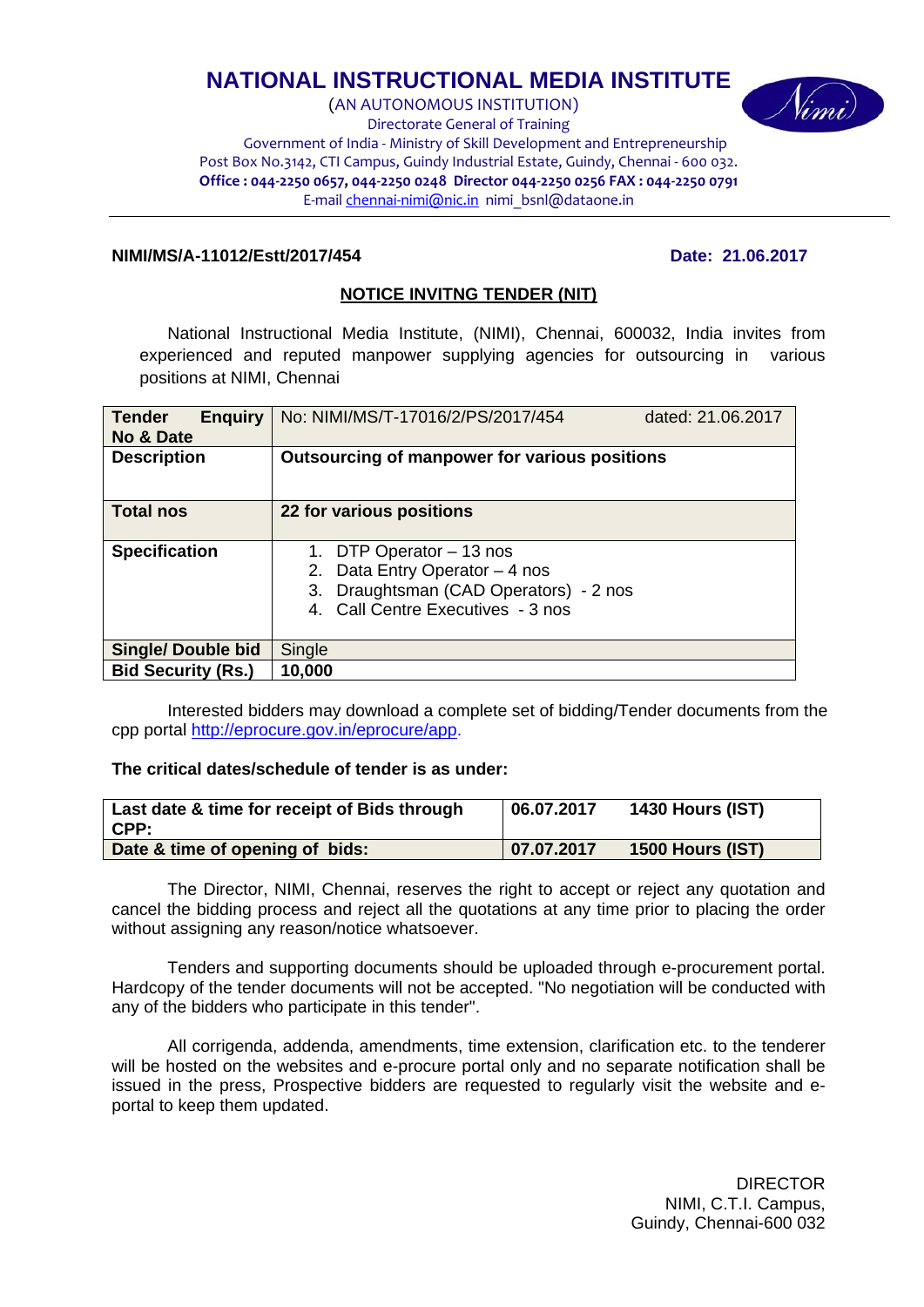# **NATIONAL INSTRUCTIONAL MEDIA INSTITUTE**

(AN AUTONOMOUS INSTITUTION) Directorate General of Training Government of India ‐ Ministry of Skill Development and Entrepreneurship Post Box No.3142, CTI Campus, Guindy Industrial Estate, Guindy, Chennai ‐ 600 032. Office: 044-2250 0657, 044-2250 0248 Director 044-2250 0256 FAX: 044-2250 0791 E‐mail chennai‐nimi@nic.in nimi\_bsnl@dataone.in

#### **NIMI/MS/A-11012/Estt/2017/454 Date: 21.06.2017**

(imi)

#### **TENDER DOCUMENT**

E-tenders are invited from experienced and reputed manpower supplying agencies for outsourcing of the services of the following personnel in National Instructional Media Institute, Guindy, Chennai-32.

| SI <sub>no</sub> | <b>Position</b>               | No  |
|------------------|-------------------------------|-----|
|                  | <b>DTP Operator</b>           | 1 2 |
|                  | Data Entry Operator           |     |
|                  | Draughtsman (CAD Operators)   |     |
|                  | <b>Call centre Executives</b> |     |

1. Position details with qualification, experience and nature of duties

#### **(I) DTP Operator (13 nos)**

- **(A)** Passed in Matriculation or equivalent examination.
- **(B)** National Trade Certificate in Computer Operator and Programming Assistant course/ Data Preparation and Computer Software/ DTPO Course with 2 year experience in DTP work in PC.

#### **(OR)**

Degree in Computer Application from a Recognized University or any degree with 1 year experience in DTP work in PC

#### **(OR)**

- **(C )** Should fulfill the criteria given below
- Typing speed of 40WPM(Minimum) in English
- Knowledge in Adobe PageMaker, Photoshop, Illustrator etc.
- Knowledge of English and any one regional languages viz. Hindi/Tamil/Telegu/ Marathi/Gujarathi . Typing and working knowledge in handling the software for DTP/Data Entry in these languages.

#### **(D) Nature of Duties for DTP operator in Development/Translation section**

- Data Entry for the Manuscript Developed in English, Hindi and other regional languages.
- DTP layout for the data entry made.
- Check for DTP layout and proof reading after getting it corrected from the experts.
- Incorporating the corrections.
- Taking of Novatrace /CD after approval from the coordinator.
- Checking of Novatrace/Final Print .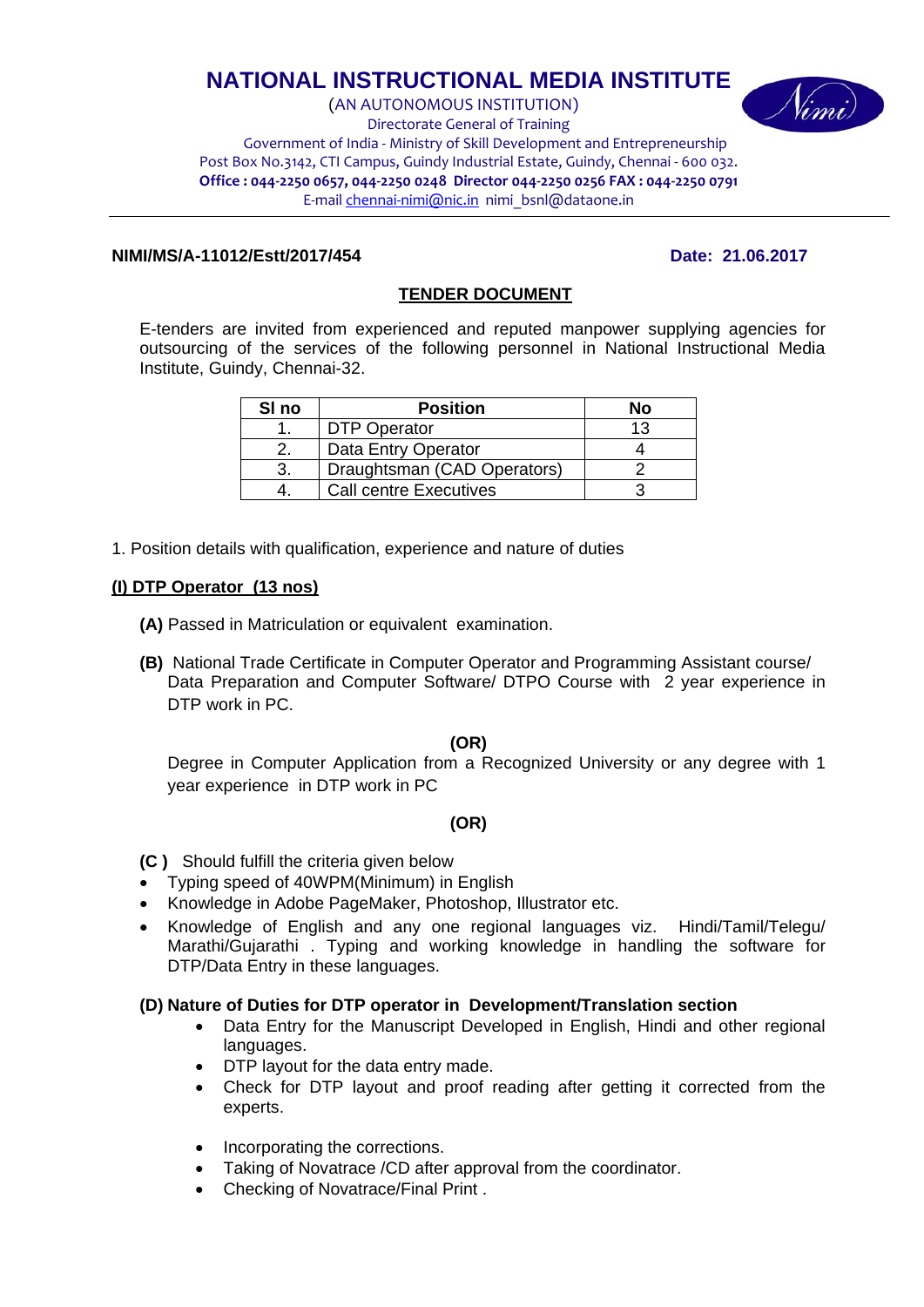#### **(II) Data Entry Operator (4 nos)**

**(A)** Should be a Graduate from a recognized University having good knowledge of MS-Office (.Word, Excel, Power Point), MS-Access Internet etc. Candidate should have typing speed of 40WPM(Minimum) In English. Higher Secondary pass candidates having experience of working in Central Ministry/Department and possessing Certificate/Diploma in typing/computer may also be considered. Preference may be given to persons having knowledge of shorthand.

#### **(B) Nature of Duties**

- i. Perform various typing and other data Entry and processing related jobs specific to the section in which they are deployed.
- ii. Perform any other work assigned to them by the senior officers/officials and proficient in handling office gadgets like photocopying, Printers, Telephone Systems etc.

#### **(III) Draughtsman (CAD Operators) 2 nos**

- **(A)** Passed in Matriculation or its equivalent examination with Science and mathematics.
- **(B)** National Trade Certificate in the trade of Draughtsman Mechanical followed by 2 Years experience in using AutoCAD.

#### **(OR)**

National Apprenticeship Certificate in the trade of Draughtsman Mechanical followed by 1 year experience in using AutoCAD.

#### **(OR)**

Diploma in Mechanical engineering or equivalent followed by 1 year experience using AutoCAD.

#### *Desirable*

Knowledge in latest version of PROE, CATIA , SOLID WORKS, etc.

#### **(C) Nature of Duties**

Making 2D/3D model by using AutoCAD latest version

### **(IV) Call Centre Executives ( 3 nos)**

**(A)** Passed in 12<sup>th</sup> standard examination with fluency in Spoken English and Hindi language and 1 year of working experience in Call centre

**(OR)** 

Any Degree from recognized university with fluency in Spoken English and Hindi language

- 2. The number of DTP Operators, Data Entry operators, Draughtsman, Sales Assistant and Printing Press Assistants may increase/decrease based on the requirement of NIMI.
- 3. The initial period of contract would be up to one year from the date of award of the contract. The contract period can be extended further/terminated by NIMI based on the performance of the contractor. There shall not be any change in the services charge quoted by the firm in the tender and the amount will be same throughout currency of the tender.
- 4. The manpower will have to be supplied by the agency within 15days of award of contract.
- 5. Terms and Conditions: **As per Annexure-I.**
- 6. Only those who fulfill the following criteria may submit their bids: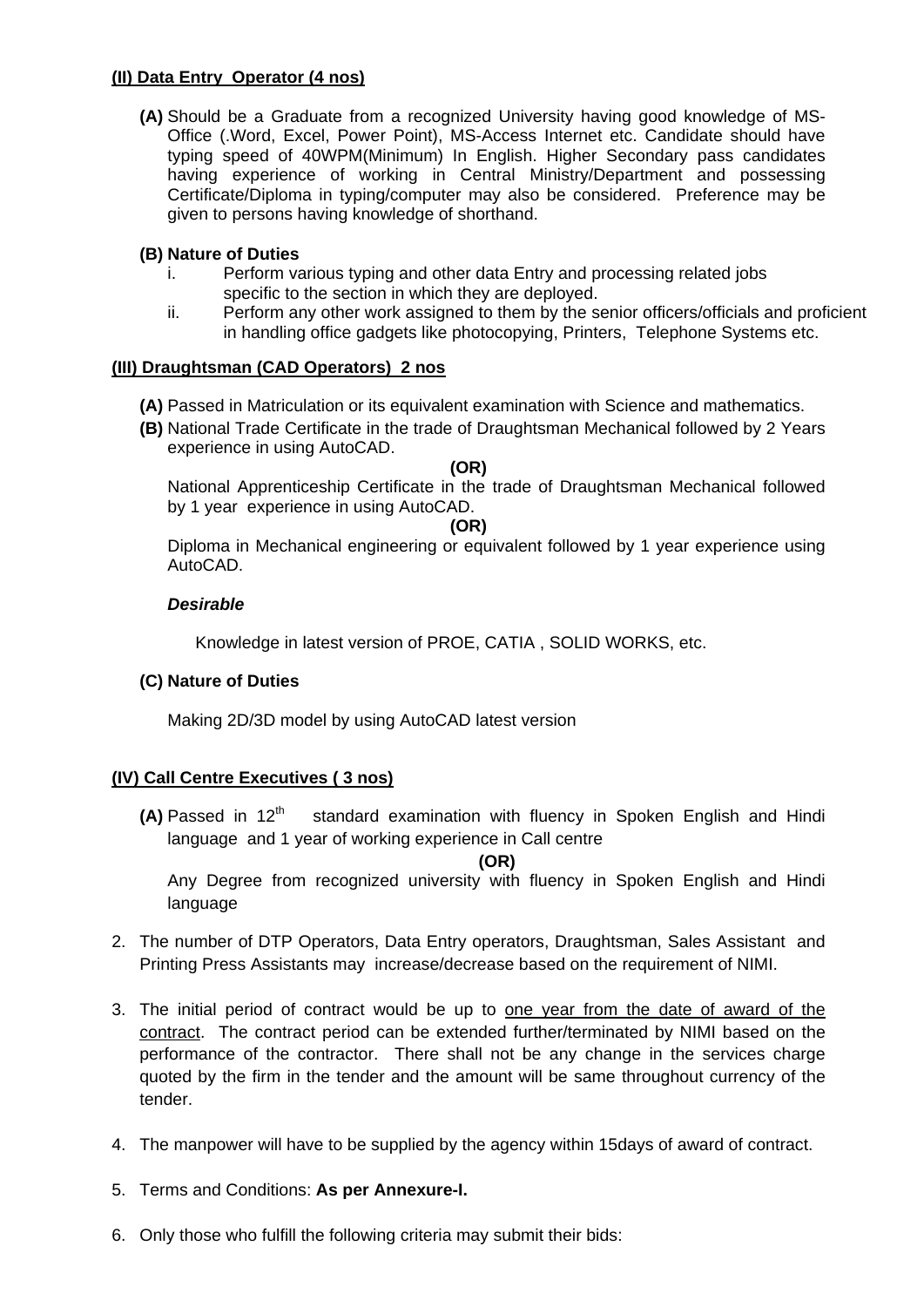- a) The manpower supplying agencies should have been in existence for more than 3 years. The details of business turn over for the least 3 years should be enclosed with the technical bid.
- b) It should have been registered with the Government authorities concerned and a copy of each of the registration certificates shall be attached with the technical bid.
- c) It should have PAN number and Sales Tax/Service Tax registration proof. Necessary documents in this regard may be attached with the technical bid.
- d) It should not have been blacklisted by any Government Organization and on undertaking should be submitted to that effort.
- e) a) It should be willing to take up the contract on the terms and conditions as at Annexure-I.
- f) A photo copy of EPF registration.
- g) A photo copy of ESIC registration.
- 7. An earnest money deposit of **Rs. 10,000/-( Rs. Ten Thousand Only**) in the form of Demand Draft drawn in favour of National Instructional Media Institute, Chennai may be submitted along with the technical bid, failing which the bid shall be rejected summarily.
- 8. While uploading the tender documents following particulars should be taken care of
	- i. The proforma at **Annexure-II,** duly filled in.
	- ii. Agency profile, including previous experience of manpower to Government Departments.
	- iii. Acceptance of terms and conditions at **Annexure- I** by duly signing the pages with seal.
	- iv. Demand Draft for earnest money deposit.
	- v. All required documents at Para:6(a) to (g)

## 9. **The "Financial Bid" to be uploaded by the tenderer should contain only rates (not less than the minimum wages act of Tamilnadu) and to be quoted on monthly basis for normal duty of 8 hours per day per person for six day a week.**

- 10. The tender document should be submitted in **www.eprocure.gov.in.**
- 11. For details regarding procedure of uploading the tender and its related information please visit **www.eprocure.gov.in.**
- 12. The bid should be valid for acceptance up to a period of 180 Days. The Bidders should be ready to extend the validity, if required without any additional financial implications
	- 13. The bids of the firms will be opened by the purchase committee on **July 7, 2017 at 3 PM,** in the presence of the tenderers or their representatives, if any.
	- 14. Financial bids of the tenders whose tender is qualified technically will be opened for comparison of rates.
	- 15. Tender received on or **after 2 P.M** on **July 6, 2017** will not be accepted.
	- 16. All the uploaded pages of the tender document should be signed by the tenderers. Any alteration in the tender documents to be uploaded should be duly signed by the tenderers with seal.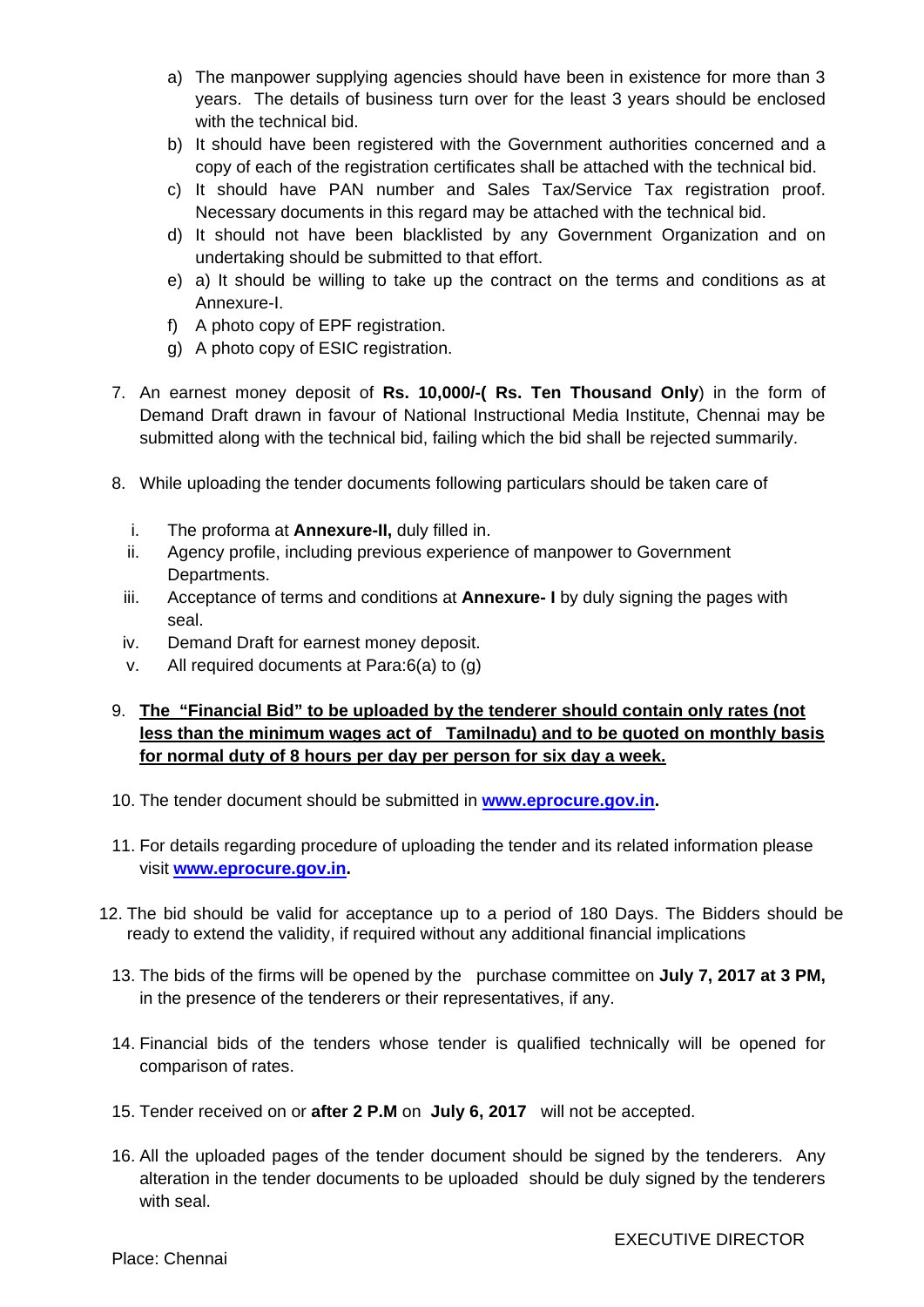### **TERMS AND CONDITIONS FOR OUTSOURCING OF THE SERVICES OF**

#### **DTP OPERATORS/DATA ENTRY OPERATORS/DRAUGHSTMAN(CAD OPERATORS) /SALES ASSISTANT/PRINTING ASSISTANT**

- i. All services on outsourcing basis shall be performed by persons qualified and skilled in performing such services as per the eligibility criteria.
- ii. The persons supplied by the Agency should not have any adverse police records/criminal cases against them. The agency should make adequate enquiries about the character and antecedents of the persons whom they are recommending. The character and antecedents of each personnel of the service provider will be got verified by the service provider before their deployment after investigation by the local Police, collecting proofs of identify like driving license, bank account details, previous work experience, proof of residence and recent photograph and a certification to this effect submitted to NIMI. The service provider will also ensure that the personnel deployed are medically fit and will keep in record a certificate of their medical fitness. The service provider shall withdraw such employees who are not found suitable by this office for any reasons immediately on receipt of such a request.
- iii. The service providers shall engage necessary number of persons as required by NIMI from time to time. The said persons engaged by the service provider shall be the employee of the service provider and it shall be the duty of the service provider to pay their salary every month. There is no Master and Servant or Employer and Employees relationship between the employees of the service provider and NIMI and further the said persons of the service provider shall not claim any employment, engagement or absorption in NIMI .
- iv. The service provider's persons shall not claim any benefit/ compensation/ absorption/regularization of service from/in NIMI under the provision of Industrial Disputes Act, 1947 or Contract Labour (Regulation & Abolition) Act, 1970.
- v. The service provider's personnel shall not divulge or disclose to any person any details of office operation process, technical know-how, security arrangements, administrative/organizational matters as all are confidential/secret in nature.
- vi. If the L1 service provider is not supplying the manpower within 4 (four) weeks after issuing the order, the order issued to L1 service provider will be cancelled and it will be accorded to L2 service provider.
- vii. The service providers personnel's shall be polite, cordial, positive and efficient while handling the assigned work and their actions shall promote goodwill and enhance the image of NIMI. The service provider shall be responsible for any act of indiscipline on the part of persons deployed by him.
- viii. The persons deputed should be between the age of **20-40** years and they shall not interfere with the duties of the employees of NIMI.
- ix. NIMI may require the service provider to dismiss or remove from the site of work any person or persons employed by the service provider who may be incompetent or of his/her/their misconduct and the service provider shall forthwith comply with such requirements. The service provider shall replace immediately any of its personnel if they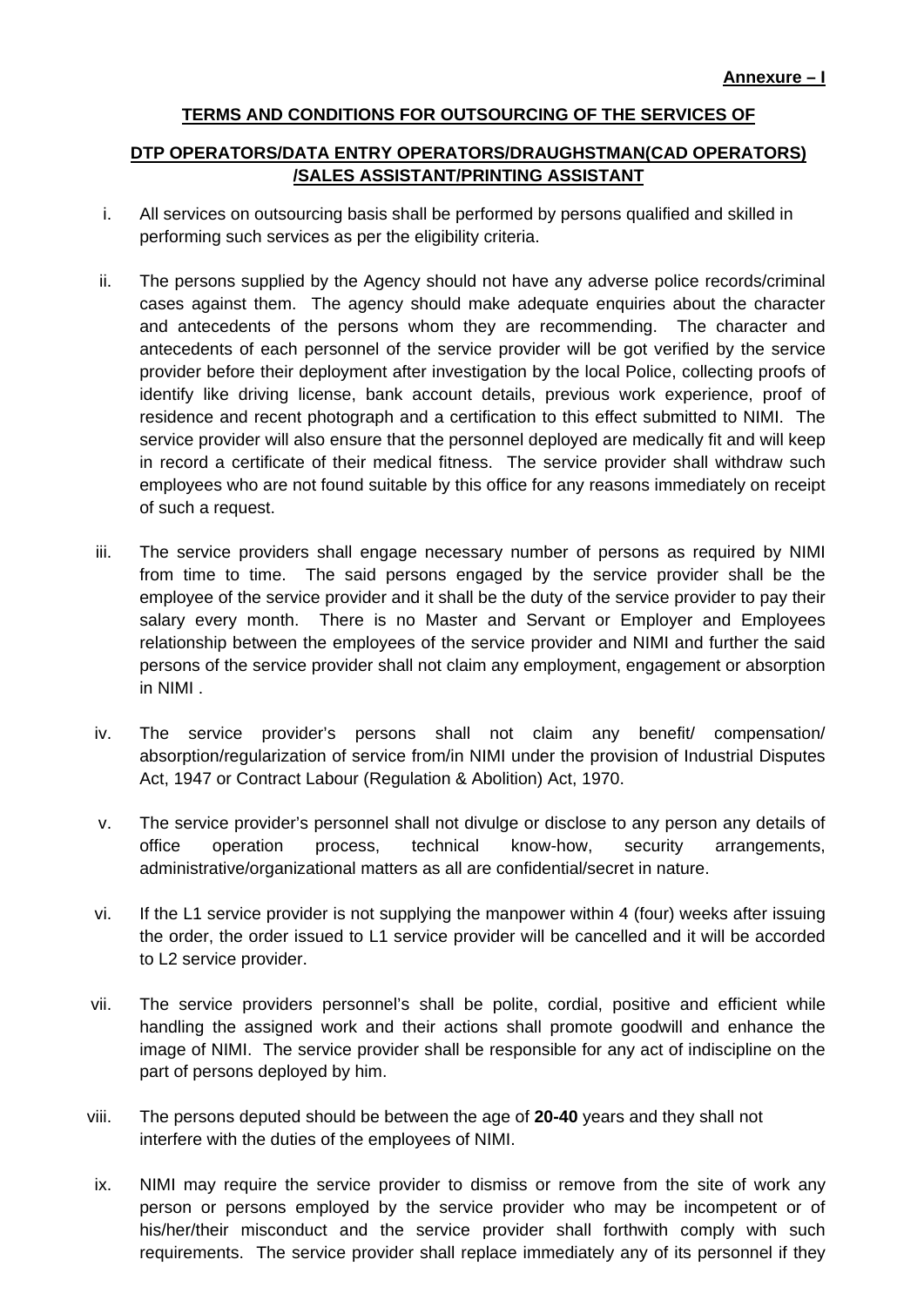are unacceptable to NIMI because of security risk, incompetence, conflict of Interest and breach of confidentiality or improper conduct upon receiving written notice from NIMI.

- x. The service provider has to provide photo identity cards to the persons employed by him/her for carrying out the work. These cards are to be constantly displayed and their loss to be reported immediately.
- xi. The service provider shall ensure proper conduct of his persons in office premises and enforce prohibition of consumption of alcoholic drinks, paan, smoking, loitering without work in the office premises of NIMI.
- xii. The transportation, food, medical, and other statutory requirements in respect of each personnel of the service provider shall be responsibility of the service provider and NIMI shall not be liable or responsible for any expenditure on these account towards any personnel of the service provider.
- xiii. Working hours would be normally from 9.15 AM to 5.45PM during working days including  $\frac{1}{2}$  an hour break in between. However, in exigencies of work they may be required to work late and the personnel may be called on Saturday, Sunday and other Gazetted holidays, if required. Each personnel should have compulsory attendance for **26 days** in a month..
- xiv. That the agency will be wholly and exclusively responsible for payment of wages to the persons engaged by it in compliance of all the statutory obligations under all related legislations as applicable to it from time to time including Minimum Wages Act, Employees Provident Fund, ESI Act, etc. and NIMI shall not incur any liability for any expenditure whatsover on the persons employed by the Agency on account of any obligation. The agency will require to provide particular for monthly remittance of EPF, ESIC of its employees engaged in NIMI.
- xv. Every month service provider will submit the bill, in triplicate, in the first week of the following month. The payment will be released by the third week of the following month after deduction of taxes deductable at source under the laws in force.
- xvi. Payments to the service provider would be strictly on certification by the officer with whom the outsourced personnel is attached that his/her service was satisfactory and as his/her attendance shown in the bill preferred by the service provider.
- xvii. No wage/remuneration will be paid to any staff for the days of absence from duty.
- xviii. The service provider will provide the required personnel for a shorter period also in case of any exigencies as per the requirements of NIMI.
- xix. The service provider shall arrange for a substitute well in advance if there is any probability of the persons leaving the job due to his/her own personal reasons. The payment in respect of the overlapping period of the substitute shall be the responsibility of the service provider.
- xx. The service provider shall be contactable at all times and message sent by phone/email/Fax/Special Messenger from NIMI to the service provider shall be acknowledged immediately on receipt on the same day. The service provider shall strictly observe the instructions issued by NIMI in fulfillment of the contract from time to time.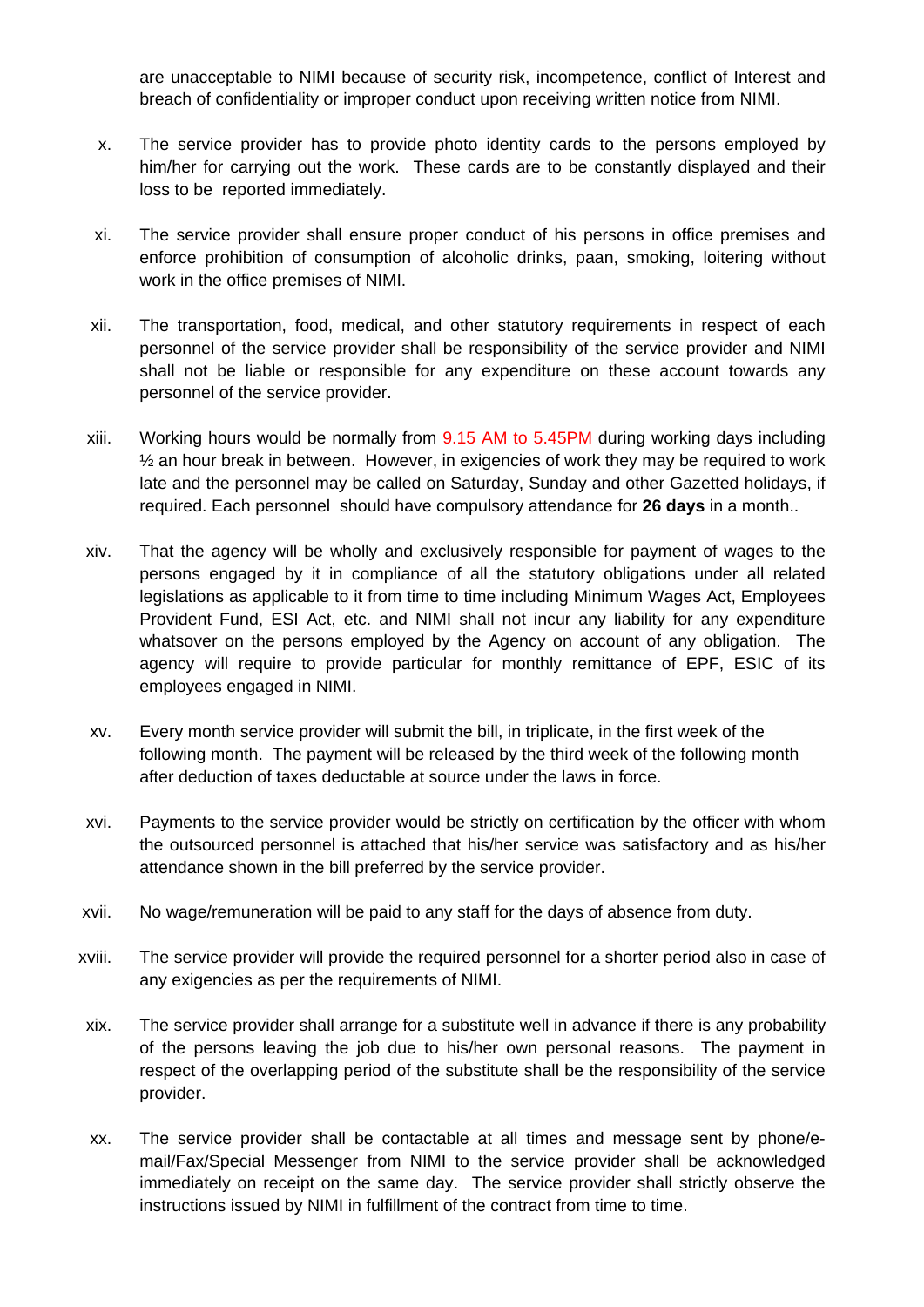- xxi. NIMI shall be not liable for any loss, damage, theft, burglary or robbery of any personal belongings, equipment or vehicles of the personnel of the service provider.
- xxii. That the Agency on its part and through its own resources shall ensure that the goods, assigned to them are not damaged in the process of carrying out of the services undertaken by it and shall be responsible for act of commission and omission on the part of its staff and its employees, etc. If NIMI suffers any loss or damage on account of negligence, default or theft on the part of the employees/agents of the agency, them the agency shall be liable to reimburse to NIMI for the same. The agency shall keep NIMI fully indemnified against any such loss or damage.
- xxiii. NIMI will maintain Bio metric attendance in respect of the staff deployed by the agency on the basis of which wages/remuneration will be decided in respect of the staff at the approved rates.
- xxiv. The successful bidder shall submit a Bank Guarantee of **Rs.50,000/- (Rupees Fifty thousands only)** in favour of National Instructional Media Institute, Chennai towards the security deposit from a nationalised bank in an acceptable form safeguarding the interest of NIMI in all respects. The security deposit shall remain valid for a period of 60 days beyond the date of completion of all contractual obligations of the service provider. The security deposit will be forfeited in case the supply of manpower is delayed beyond the period stipulated by NIMI or on non-compliance of the terms of agreement by the service provider or frequent absence from duty/misconduct on the part of manpower supplied by the agency.
- xxv. The successful bidder will enter into an agreement in a court stamp of Rs.100/-(the cost of the court stamp paper to the borne by the service provider with NIMI for supply of suitable and qualified manpower as per requirement of NIMI on these terms and conditions. The agreement will be valid for a period of one year commencing from date of signing such agreement and shall continue to be in force in the same manner unless terminated in writing. The service charges quoted by the agency shall be fixed for a period up to one year from the issue of contract and no request for any change/modification shall be entertained before expiry of the period. Any change in the minimum wages made by the Government will automatically change the wages payable if it is less than minimum under this contract.
- xxvi. The service provider shall not assign, transfer, pledge or sub-contract the performance of service without the prior consent of NIMI.
- xxvii. However, the agreement can be terminated by either party by giving one month's notice in advance. If the agency falls to give one month's notice in writing for termination of the agreement then one month's wages, etc. and any amount due to the agency from NIMI shall be forfeited by NIMI.
- xxviii. That on the expiry of the agreement, as mentioned above, the agency will withdraw all its personnel and clear their accounts by paying them all their legal dues. In case of any dispute on account of the termination of employment or non-employment by the personnel of the agency it shall be the entire responsibility of the agency to pay and settle the same.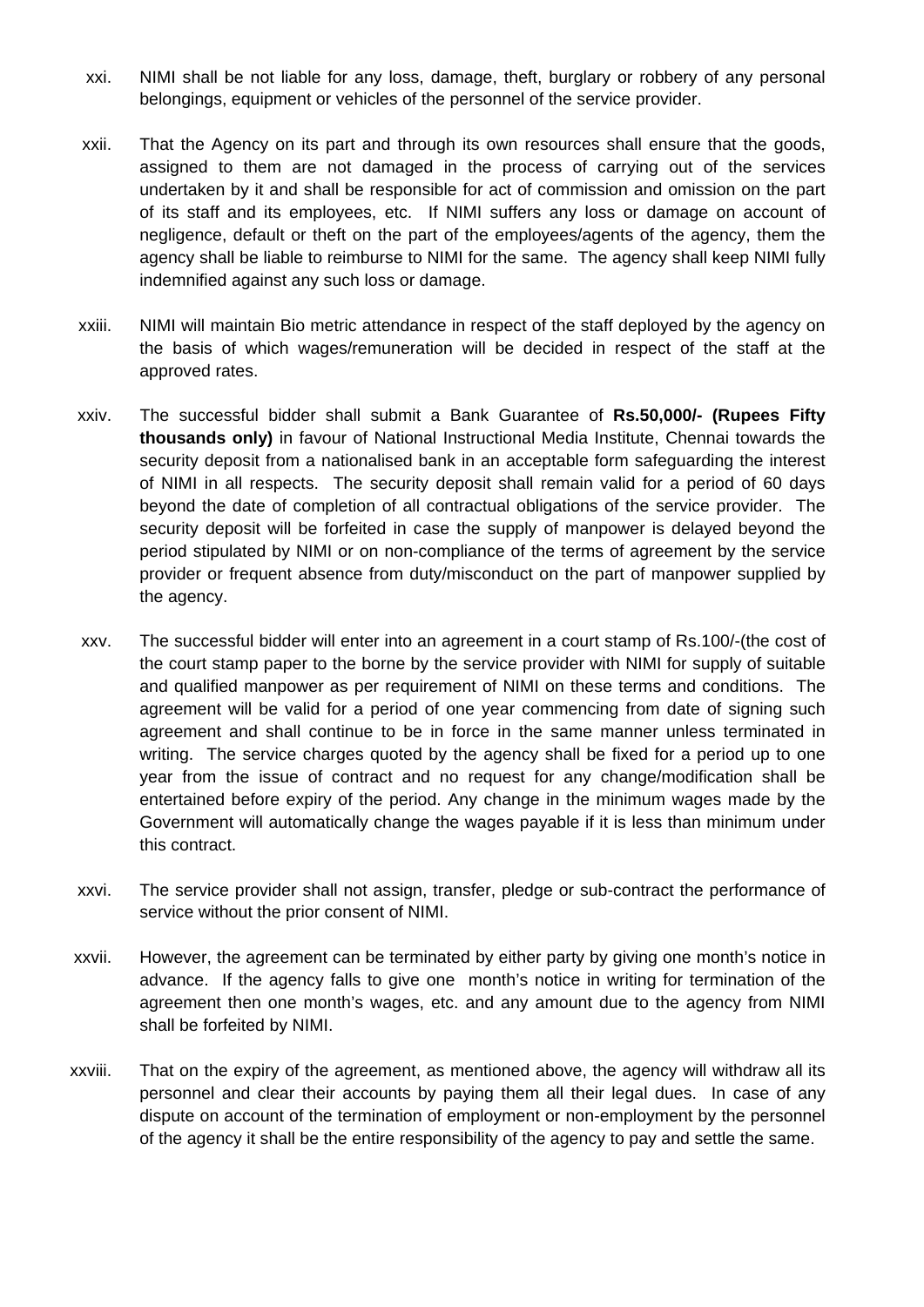| SI.No | <b>Particular</b>                                                                                                                                                 | To be filled by the tenderer |
|-------|-------------------------------------------------------------------------------------------------------------------------------------------------------------------|------------------------------|
| 1.    | Name of the Agency                                                                                                                                                |                              |
| 2.    | Details of EMD                                                                                                                                                    |                              |
|       | (v) Amount                                                                                                                                                        |                              |
|       | (VI) Draft No.                                                                                                                                                    |                              |
|       | (VII) Date                                                                                                                                                        |                              |
|       | (VIII) Issuing Bank                                                                                                                                               |                              |
| 3.    | Date of establishment of the agency                                                                                                                               |                              |
| 4.    | Detailed office address of the Agency<br>with Office Telephone Number, Fax<br>Number and Mobile Number and name<br>of the contract person.                        |                              |
| 5.    | Whether registered with all concerned<br>Government Authorities. (Copy of all<br>certificates of registration to be enclosed)                                     |                              |
| 6.    | PAN/TAN Number (copy to be enclosed)                                                                                                                              |                              |
| 7.    | Service Tax Registration Number (copy<br>to be enclosed)                                                                                                          |                              |
| 8     | Whether the firm is blacklisted by any<br>Government Department or any criminal<br>case is registered against the firm or its<br>owner/partner anywhere in India. |                              |
| 9     | Length of experience in the field.                                                                                                                                |                              |
| 10.   | Experience in dealing with<br>Govt.Department.(Indicate the names of<br>the Department and attach copies of<br>contracts order placed on the agency)              |                              |
| 11.   | Whether a copy of the terms and<br>conditions (Annexure-I), duly signed, in<br>token of acceptance or the same, is<br>attached.                                   |                              |
| 12.   | Whether agency profile is attached                                                                                                                                |                              |
| 13.   | List of other clients.                                                                                                                                            |                              |